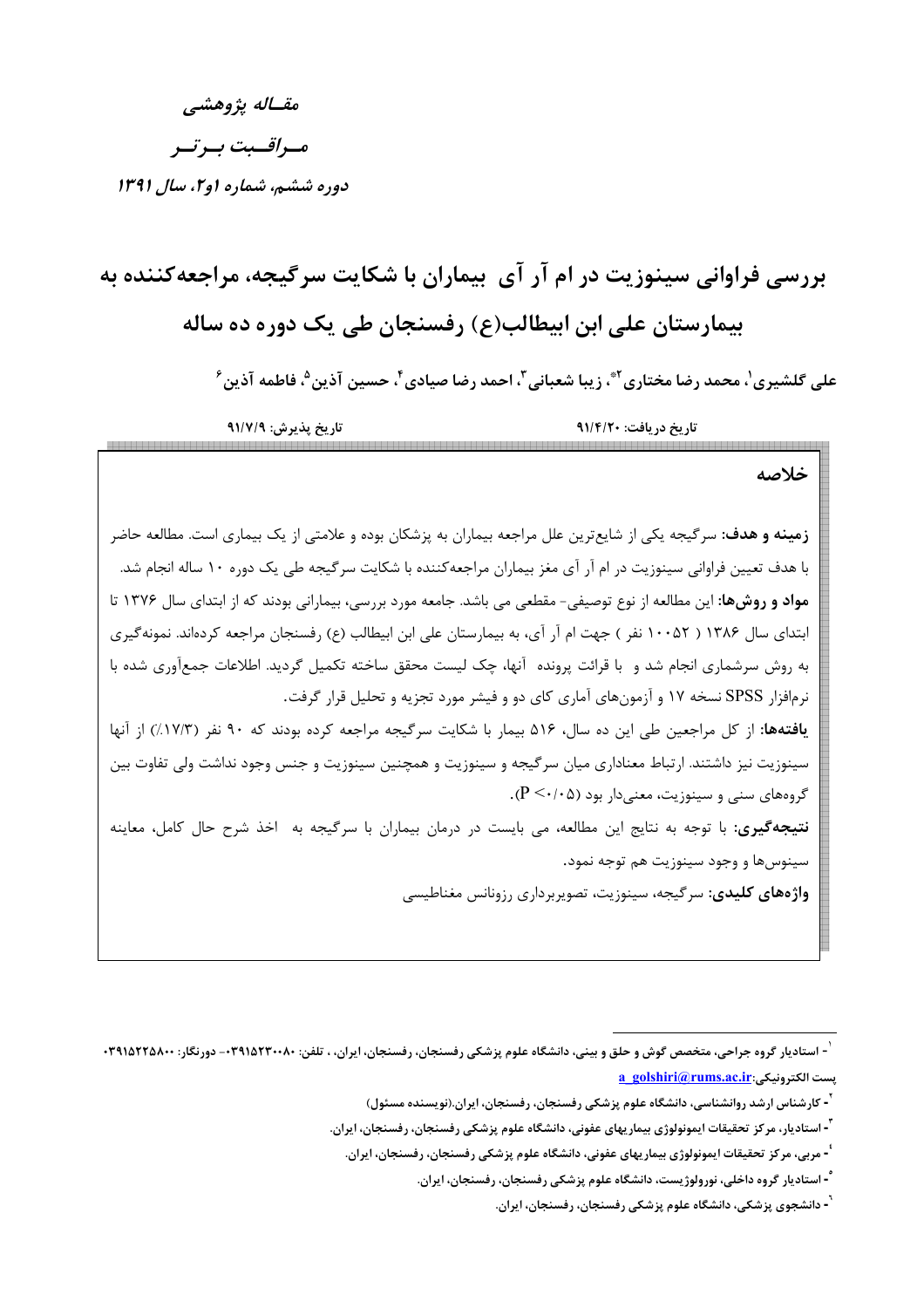#### مقدمه

سرگیجه، واژهای مبهم است که طیفی از ادراک را شامل میشود و از نظر بالینی، علامتی از یک یا چند بیماری مجزاست. همچنین، سرگیجه یکی از شایعترین علل مراجعه بیماران به پزشکان بوده [۱] و بیش از ۹۰ میلیون آمریکایی سنین بالای ۱۷ سال، سرگیجه یا مشکلات تعادلی را تجربه كردهاند و ٢/٤٪ ويزيت ساليانه پزشكان را شامل مىگردد[1]. این در حالی است که ۱۲/۵ میلیون نفر از جمعیت بالای ۶۵ سال آمریکا به طور عمده از سرگیجه یا اختلال تعادل رنج میبرند. سرگیجه با افزایش سن افزایش مییابد، در زنان شایعتر است و به نژاد، ارتباطی ندارد [۳]. احساس سرگیجه در بچهها و بزرگسالان ممکن است انعکاسی از بیماریهای داخل لابیرنت، یک ناهنجاری رتروکوکلئار درگیرکننده عصب هشتم، یا ساختارهای مرکزی بالاتر، یا تأثیر یک اختلال سیستمیک باشد. در بسیاری از موارد، گرفتن شرح حال، موارد اتولوژیک را از غیر اتولوژیک جدا مینماید [۴]. سرگیجه وضعيتي حملهاي خوش خيم، شايع ترين اختلال وستيبولار محیطی بوده که از پاتولوژی گوش داخلی منشأ میگیرد. علل كمتر شايع شامل: ميگرن، منير، ضربه به سر بويژه در افراد بالای ۵۰ سال، اوتیت مدیا، سینوزیت حاد، صدمات ضربهای نخاع و تغییرات تحلیلی همراه با پیری میباشند [۲]. از دیگر علل، عفونتها، شرايط بعد از عفونت، مالتيپل اسكلروزيس، مسمومیت، اضطراب و غیره است [۵]. تشخیص علت سرگیجه به شیوههای گوناگون امکان پذیر بوده اما برخی تحقیقات نشان میدهند که آزمونهای پرهزینه از قبیل الكترونيستاگوموگرافي، Magnetic Resonance) (MRI Imaging، الكتروكارديوگرافي و غيره، اغلب در افراد مسن دارای سرگیجه مفید نیستند [۶-۷].

رینوسینوزیت مزمن، به تمامی اختلالات التهابی بینی و سینوس های پارانازال اطلاق میگردد که حداقل ۱۲ هفته به طول انجامیده باشد. این بیماری بسیار شایع بوده و ۰/۴–۰/ افراد جامعه را دچار می کند و در آمریکا نزدیک به ۲۹ میلیون نفر از بالغین به این بیماری مبتلا هستند [۸]. سینوزیت به عنوان یک علت مهم و شایع موربیدیتی در تمام سنین، رو به

افزایش است [۹]. میزان بروز رینوسینوزیت در میان جمعیت سالم در ایالت متحده آمریکا حدود ۱۴٪ بالغین تخمین زده می شود. رینوسینوزیت در زنان بیشتر از مردان و در بالغین بيشتر از اطفال شايع است [۴]. سالانه حدود پانصدهزار نفر به این جمع اضافه میشود که تحت درمانهای طبی یا جراحی قرار میگیرند [۱۰]. سینوزیت مزمن، تنها یک بیماری جسمی نیست، بلکه بر عملکرد روزانه و سلامت روحی افراد نیز تأثیر میگذارد. اغلب بیماران دچار احتقان بینی، ترشحات غلیظ موکوسی، کاهش حس بویایی، سردرد، درد صورت و کاهش کیفیت زندگی میباشند و اغلب در پی درمان مناسب به پزشکان متعددی مراجعه مینمایند [۸]. سینوزیت با تأثیر بر ساختارها و فیزیولوژی گوش میانی تأثیراتی بر تعادل گذاشته و می تواند باعث بروز حملات سر گیجه گردد. در سال ۱۹۲۴ میلادی گزارش موردی توسط واتسون در مجله انجمن سلطنتی پزشکان منتشر شد. وی در این مقاله به گزارش فردی ۴۵ ساله میپردازد که به حملات شدید سرگیجه مبتلا بوده و سالي ٢ بار وي را زمين گير مي كند. وي تصميم به جراحی سینوسها در این بیمار گرفته و بهبودی کامل را در وی پس از جراحی مشاهده کرد [۱۱]. نتایج مطالعهای دیگر در سال ۱۹۸۴، حاکی از این است که تعدادی از بیمارانی که با شکایت سرگیجه مراجعه کردند با درمان آنتی بیوتیکی سینوزیت، بهبودی یافتند [۱۲]. از آنجایی که ام آر آی در تشخیص سینوزیت کاربرد فراوانی داشته و در تعیین و تشخیص این بیماری ابزاری بسیار مناسب شمرده میشود [۱۳] و یکی از ابزارهای اصلی تشخیصی جهت متخصصین، بویژه نورولوژیستها و اتولارینگولوژیستهاست، این مطالعه با هدف بررسی فراوانی سینوزیت در افرادی که با شکایت سرگیجه، به بخش ام آر آی مراجعه کردهاند طراحی شد. نتایج چنین مطالعاتی به کشف دقیقتر علت سرگیجه و جلوگیری از تحمیل هزینههای پروسیجرهای تشخیصی، همچنین درمان-های سریعتر و کارآمدتر کمک می نماید.

#### مواد و روشها

این مطالعه از نوع توصیفی- مقطعی میباشد. جمعیت مورد مطالعه شامل تمامی مراجعین به بخش ام آر آی بیمارستان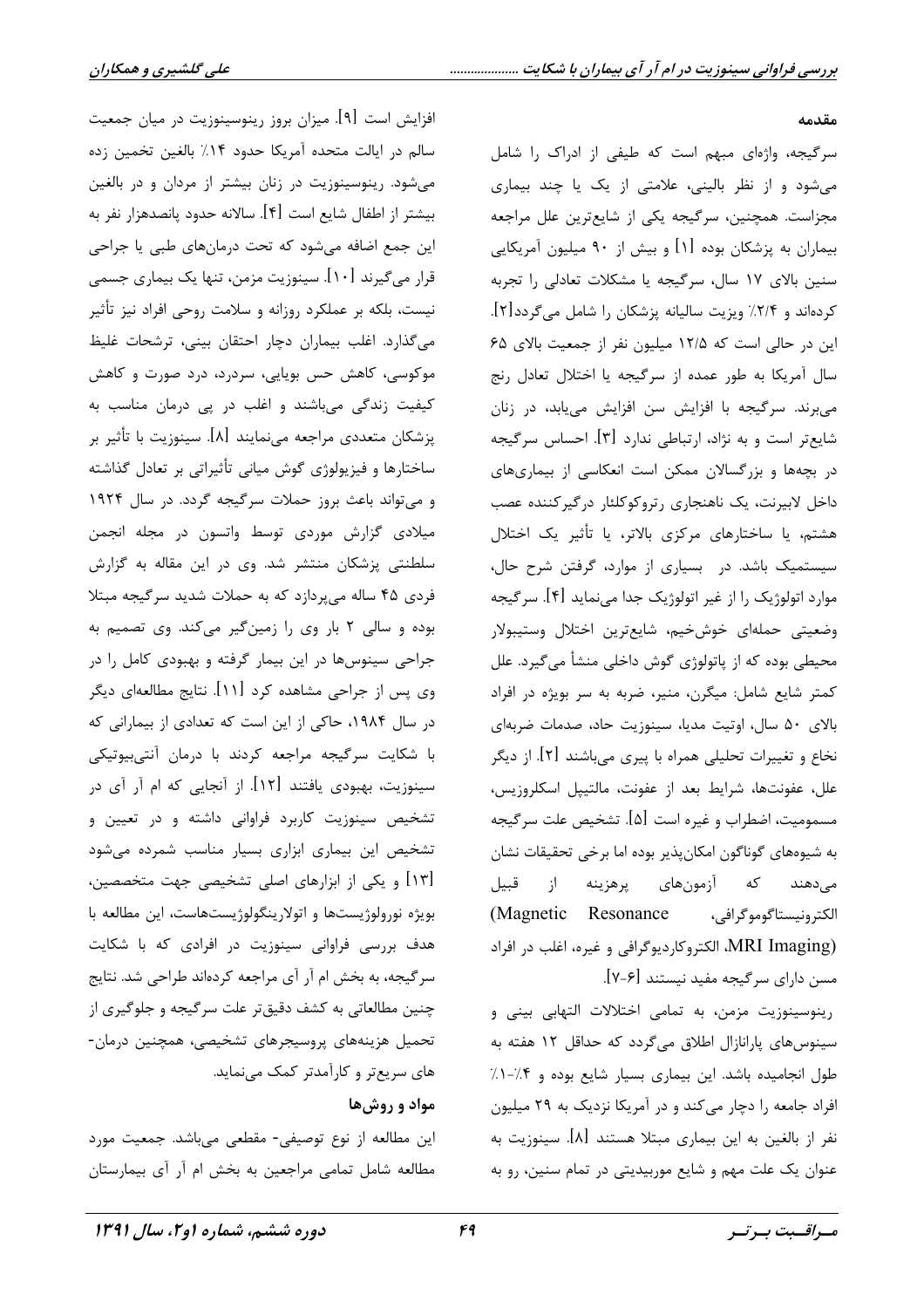علی ابن ابیطالب (ع) رفسنجان طی مدت ۱۰ سال از ابتدای سال ۱۳۷۶ تا ابتدای سال ۱۳۸۶ بود. نمونهگیری به روش سرشماری انجام شد و پرونده همه بیمارانی که طی این مدت، به بخش ام آر آی بیمارستان فوق|لذکر مراجعه کرده بودند. از بایگانی استخراج شده و مورد بررسی قرار گرفت. در این پژوهش گزارش ام آر آی با و بدون تزریق ماده حاجب، هر دو مد نظر بوده است، چرا که در هر دو نوع، می توان سینوزیت را تشخیص داد. گزارش ام آر آی مغز که توسط رادیولوژیست وقت نگاشته شده بود مورد بررسی قرار گرفت و بر طبق آن، چک لیست محقق ساخته که شامل: مشخصات دموگرافیک، وجود یا عدم وجود سینوزیت و همچنین سینوس درگیر بود تکمیل شد. ذکر این نکته لازم است که سی تی اسکن و ام آر آی هر دو در تشخیص بالینی و تحقیقاتی سینوزیت مهم میباشند. اما، ام آرآی نمای بهتری از بافت نرم و تغییرات مایع داخل سینوسهای پارانازال به دست میدهد. همچنین ام آر آی قدرت بالقوهای به عنوان ابزاری تحقیقی در مدلهای حیوانی سینوزیت دارد [۱۴]. در این پژوهش، سرگیجه حقیقی (True Vertigo) مد نظر بود، چرا که بیماران با معرفی پزشک متخصص جهت انجام ام آر آی مراجعه کرده بودند. همچنین، همزمانی سرگیجه با درگیری سینوس مد نظر بوده و حاد يا مزمن بودن سينوزيت مورد توجه نبود، زيرا تنها بر طبق گزارش رادیولوژی نمی توان به حاد یا مزمن بودن سینوزیت پی برد بلکه نیاز به شرح حال بیمار نیز می باشد. در نهایت، اطلاعات جمعآوری شده کدگذاری و وارد رایانه شده و با نرم افزار SPSS نسخه ۱۶ و آزمونهای آماری کای دو و فیشر مورد تجزیه و تحلیل قرار گرفت.

#### نتايج

از ۱۰۰۵۲ پرونده موجود در بایگانی بخش ام آر آی که مورد بررسی قرار گرفت ۵۱۶ مورد، با شکایت سرگیجه مراجعه کرده بودند که نمونههای مطالعه حاضر را تشکیل دادند. میانگین سنی نمونههای مورد مطالعه ۲۴/۷ ± ۵۳/۰۲ سال با حداقل سن ١٣ و حداكثر ٨۶ سال بود و از نظر جنسيت، ٣١۵ نفر زن ( ۶۱٪ ) و ۲۰۱ نفر مرد (۳۹٪) بودند. در گزارش ام آر آی این ۵۱۶ نفر، ۹۰ مورد (۱۷/۳٪) سینوزیت گزارش شده بود. در میان مبتلایان به سینوزیت، درگیری در سینوس

ماگزیلا در ۵۷ نفر، سینوس اسفنوئید در ۳۹ نفر، سینوس اتموئید در ۳۹ نفر و سینوس فرونتال در ۴ نفر دیده شد. لازم به ذکر است که در برخی بیماران درگیری بیش از یک سینوس و در ۲۱ نفر نیز پان سینوزیت (درگیری تمامی سینوس۱ه) دیده شد. (نمودار شماره ۱).

نمودار شماره ۱: فراوانی سینوس های درگیر در نمونههای مورد مطالعه



با توجه به نتایج این مطالعه، ارتباط معنی داری بین ابتلا به سینوزیت و وجود سرگیجه، دیده نشد اما در این میان، در گروه سنی ۲۰ تا ۶۰ سال، درصد ابتلا به سینوزیت نسبت به گروههای سنی زیر ۲۰ سال و بالای ۶۰ سال دارای اختلاف آماری معنی دار می باشد (  $P = \cdot / \cdot \cdot$ ).

#### بحث

چنانکه ذکر گردید مطالعه حاضر، از معدود مطالعاتی است که در خصوص رابطه بین سینوزیت و سرگیجه انجام شده است. در مطالعه حاضر بین ابتلا به سینوزیت و وجود سرگیجه در نمونههای مورد مطالعه همبستگی دیده نشد. کوهن و همکاران نیز، در سال ۲۰۱۰ به بررسی ۵۲ بیمار مبتلا به سرگیجه وضعیتی خوشخیم پرداخته و بیان میدارد که در سي تي اسكن آنان، ۵۹٪ و در معاينه توسط پزشكان، ۴۹٪ سینوزیت مشاهده شد که تفاوت، معنیدار بود [۱۴] برادرانفر، به نتیجه مطالعهای اشاره کرده و بیان میدارد، از ۴۰۰ بیماری که مبتلا به سینوزیت بوده و تحت عمل جراحی آندوسکویی سینوس قرار گرفتهاند، ۲۱ مورد سرگیجه داشتند كه پس از عمل جراحي، سرگيجه تمام بيماران، قطع گرديد

دوره ششم، شماره او ۲، سال ۱۳۹۱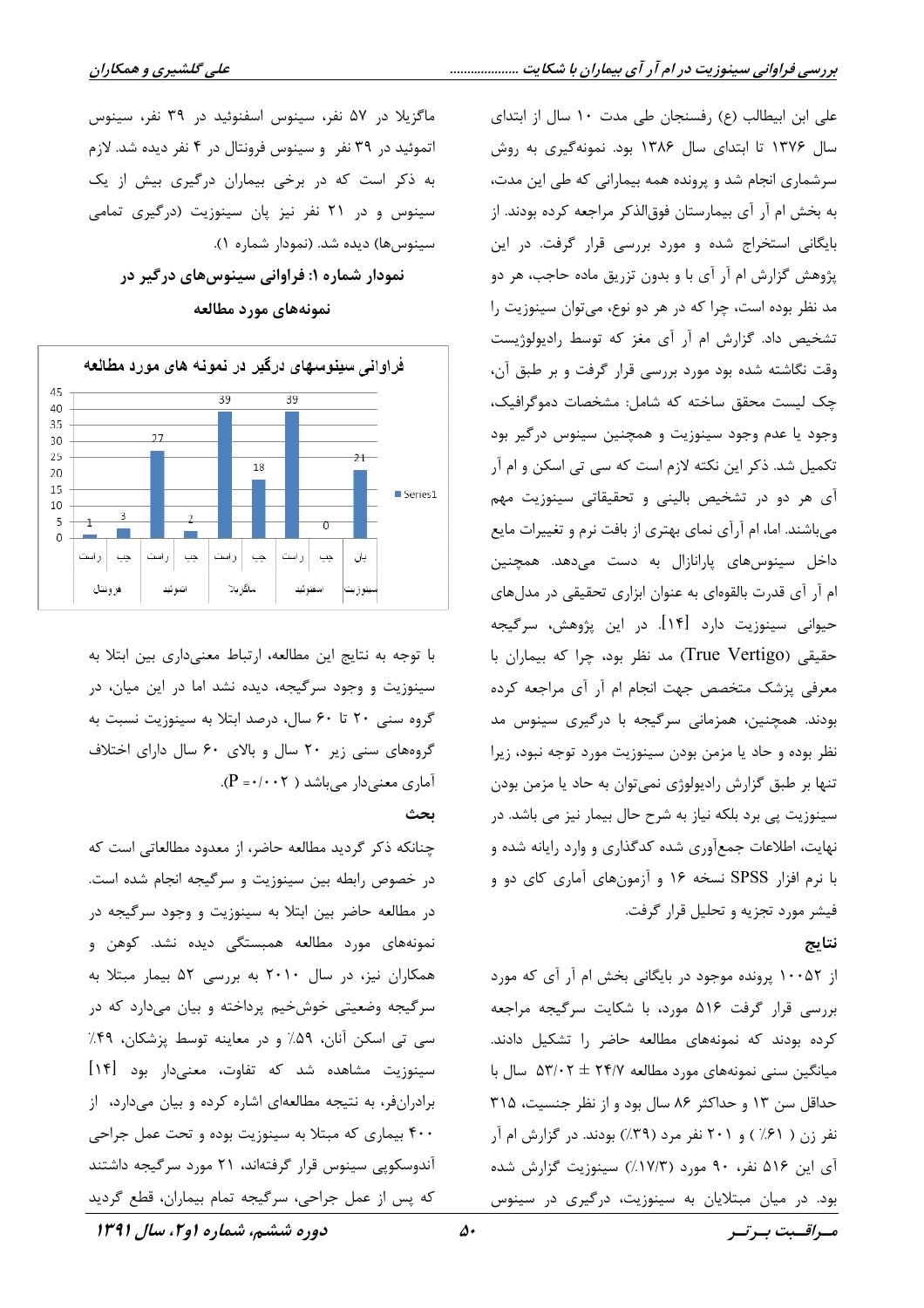در مورد توزیع فراوانی نمونههای مورد مطالعه بر حسب [۱۵]. شاید این تفاوت در آمار را بتوان به نوع مطالعه دانست. مطالعه حاضر به صورت گذشتهنگر و از روی نتایج گزارش سینوزیت و جنس، درصد ابتلا به سینوزیت در مردان ۱۷/۹٪ و در زنان ۱۷/۱٪ بود که از نظر ابتلا به سینوزیت بین دو رادیولوژیستها انجام شد. البته در این بین، خطای پزشکی را جنس اختلاف آماری معنی داری وجود نداشت. در حالی که هم نبايد ناديده گرفت. بر طبق نتايج مطالعات، حدود ۴٪ از در مطالعهای در ایالات متحده، رینوسینوزیت در زنان، شایعتر گزارشات روزانه رادیولوژیستها دارای خطاست [۱۶]. هاستون از مردان میباشد [۴]. شاید تفاوت در شرایط زندگی، به بررسی فراوانی بیماری سینوس در افراد سالم و بیماران با فرهنگے، شغلی، نوع پوشش و … در میان زنان ایالات متحده و سرگیجه حملهای خوشخیم گذرا پرداخت. نتیجه مطالعه وی زنان تحت مطالعه حاضر در ایران، عامل این تفاوت بوده و نشانگر این موضوع بود که بیماران با سرگیجه حملهای باعث شود در ایالات متحده شیوع سینوزیت در زنان بیشتر از خوش خیم گذرا، فراوانی بیشتری از بیماری سینوس در مقايسه با افراد با سيستم وستيبولار سالم داشتند [١۴]. هايد مردان ولی در زنان تحت مطالعه ما شیوع آن با مردان برابر باشد. در این پژوهش ابتلا به سینوزیت بین دو جنس مرد و نيز به درمان ۱۵ بيمار مبتلا به سرگيجه پرداخته و بيان زن اختلاف آماري معنىدار نداشت. میدارد که ۱۴ تن از آنان، پس از عمل جراحی پاکسازی سینوسها، بهبود یافتند[۱۲]. در ارتباط با توزیع فراوانی نتيجه گيري: با توجه به نتايج اين مطالعه كه ١٧/٣٪ افراد نمونههای مورد مطالعه بر حسب سینوزیت و سن، مقایسه دارای سرگیجه، مبتلا به سینوزیت بوده اند می بایست در گروه سنی ۲۰ تا ۶۰ سال با گروههای سنی زیر ۲۰ سال و درمان بیماران با سرگیجه، به معاینه بیمار از نظر وجود سينوزيت هم توجه گردد. معمولاً قبل از اقدام به بالای ۶۰ سال دارای اختلاف آماری معنیدار می باشد. در اپیدمیولوژی سینوزیت در ایالات متحده آمریکا نیز، شیوع کلی پروسیجرهای تشخیصی گران قیمت و وقتگیر، می توان به سینوزیت در همه گروههای سنی ۵٪ و در گروه بالغین ۱۴٪ معاينه دقيق و اخذ شرح حال كامل پرداخت تا از تحميل اين هزینهها جلوگیری گردد. پیشنهاد می¢ردد بررسیهای بوده است و سینوزیت در گروه سنی بالغین بیشترین شیوع را داشته است [۴]. در مطالعه حاضر نیز، گروه سنی بالغین بیشتری بصورت آینده نگر در این خصوص صورت گیرد. شیوع بالاتری از سینوزیت نسبت به گروه سنی زیر ۲۰ سال و بالای ۶۰ سال داشته است.

منابع

1- Lemajic Komazec S, Komazec Z. Initial evaluation of Vertigo. Med Pregl, 2006; 59(11-12): 585-590.

2- Blair C. The Dizzy patient. Am i Nurs, 1999; 99: 61-67.

3- Marple BF, Meyerhoff WL. Aging and the auditory and vestibular system. In Bailey JB., Head and Neck surgery otolaryngology, 2<sup>nd</sup> ed, Philadelphia, New York, Lippincott Raven, 1998:2217-2223.

4- Flint PW, Haughey BH, Lund VJ, Niparko JK, Richardson MA, Robbins KT, Thomas JR. Cummings Otolaryngology head neck surgery, 5<sup>th</sup> ed, Philadelphia, 2010; 1:728-732, 733-737.

5- Andreoli T, Benjamin I, Griggs R, Wing E, Gregory Fitz J. Andreoli and Carpenter's Cecil Essentials of Medicine: With Student Consult. [Translation by Ataee B], Pezhvak pub, Tehran, 2008:79. [Persian].

6- Colledge NR, Barr Hamilton RM, Lewis SJ. Evaluation of investigations to diagnosis the cause of dizziness in elderly people: a community based controlled study, 1996; 313(7060):788-792.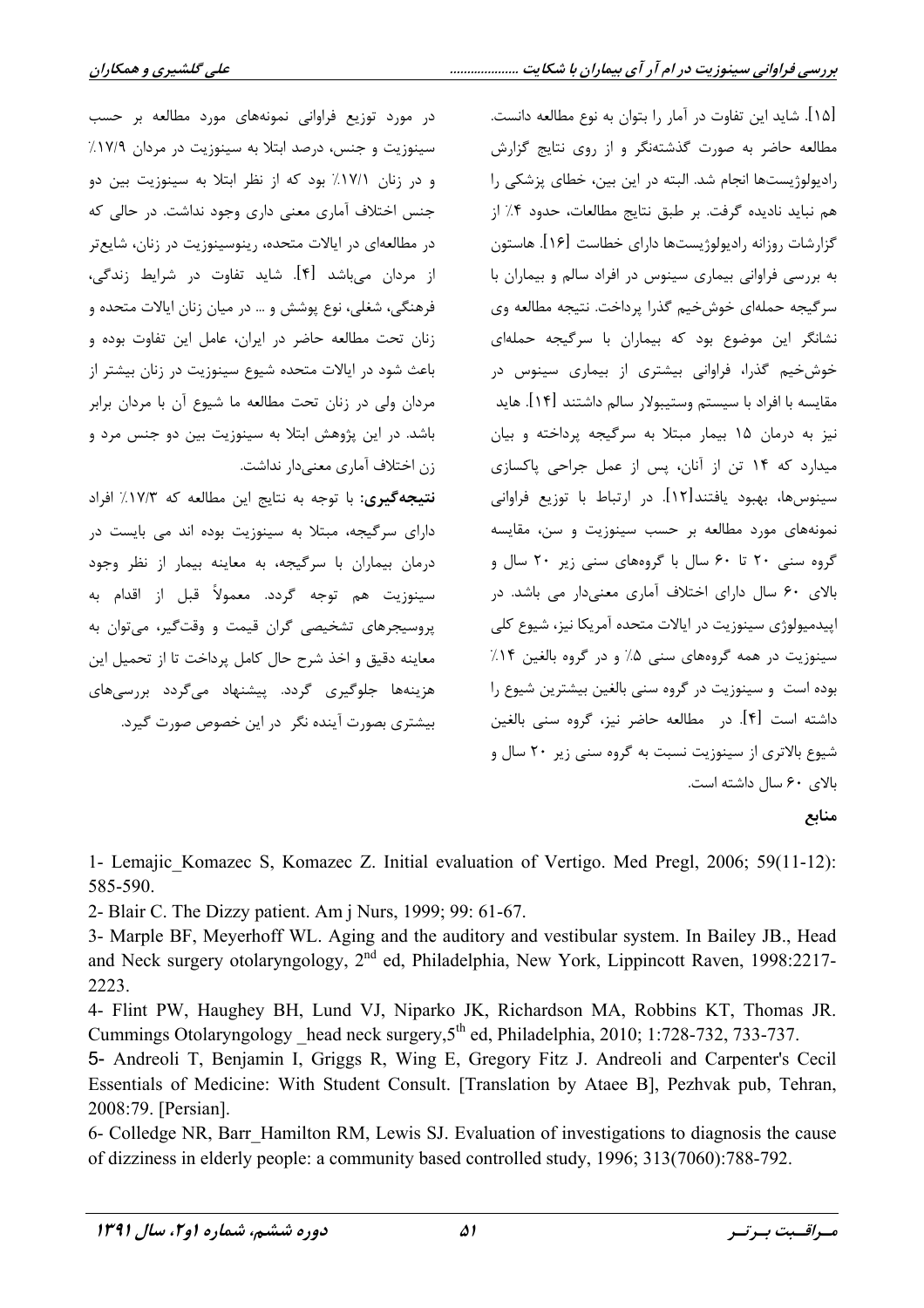7- Mojabi MA, Dizziness in elderly. The Journal of Oazvin Univ. of Med. Sci, 2007;11(2(49)):71-7. [Persian].

8- Naderian M, Mohammadi A. Evaluation of diseases with symptoms similar to chronic sinusitis, Booali Hospital, Tehran, 2009-2010. RJMS. 2011; 17 (80 and 81):34-39. [Persian].

9- Sheikhi M, Yasrebi M, Torkzadeh A. Evaluation of the effect of nasal septum deviation on chronic sinusitis. Arc Journal of Isfahan Dental School, 2011; 6(5): 568-573. [Persian].

10- Desrosiers MY, Kilty SJ. Treatment alternatives for chronic rhinosinusitis persisting after ESS: what to do when antibiotics, steroids and surgery fail. Rhinology, 2008; 46: 3-14.

11- P. Watson-Williams. Case of Labyrinthine Vertigo due to Sphenoidal and Ethmoidal Sinusitis. Proc R Soc Med. 1924: 17(Otol Sect): 95–96.

12- Haid T. Vertigo originating from inflammation of the paranasal sinuses (the so-called sinugenic vertigo, Adv Otorhinolaryngol. 1981; 27:190-7.

13- Kerschner JE, Cruz MJ, Beste DJ, Donahue KM, Kehl KS. Computed tomography vs. magnetic resonance imaging of acute bacterial sinusitis: a rabbit model. American Journal of Otolaryngology, 2000; 21(5): 298-305.

14- Cohen HS, Stewart MG, Brissett AE, Olson KL, Takashima M, Sangi-Haghpeykar H. Frequency of sinus disease in normal subjects and patients with benign paroxysmal positional vertigo, ORL J Otorhinolaryngol Relat Spec, 2010; 72(1):63-7.

15- Levin H, May M. Endoscopic sinus surgery. [Translate by Baradaranfar MH], Teimourzadeh Pub. Tehran, 2007:66. [Persian].

16- Berlin L. Radiologic Errors and Malpractice: A Blurry Distinction. AJR, 2007; 189(3): 517-522.